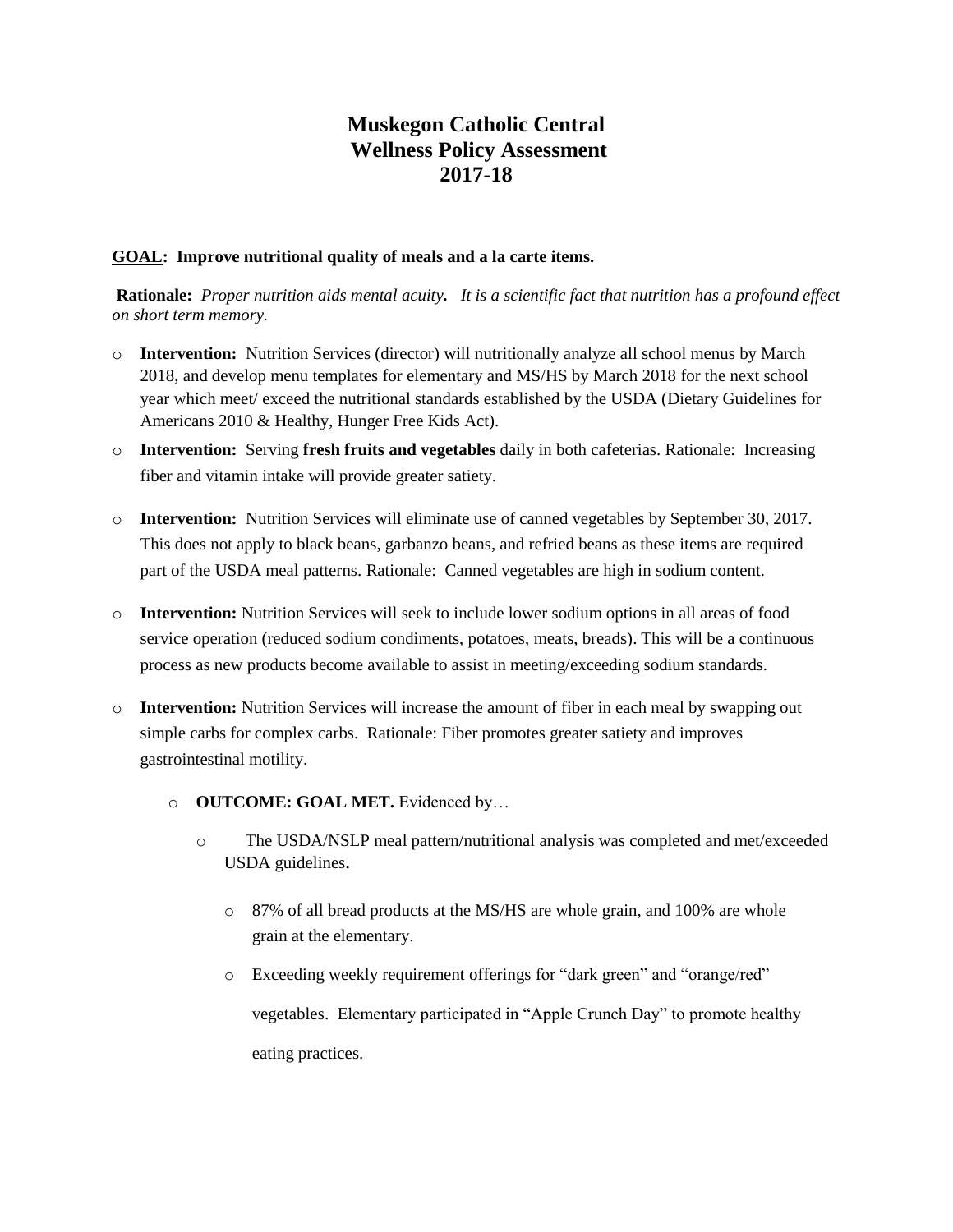- o Sodium: Required to supply no more than 1230 mg per day, MCC school lunch is below this limit at all grade levels .
- o Sat fat: Not to exceed 10% of calories derived from fat. MCC School lunch is below this limit at all grade levels.
- o Calories (kcal): MCC School lunch averages meet calories per meal as per USDA guidelines.
- o All a la carte items sold to students meet Smart Snack guidelines, including vending.

## **GOAL: Develop an atmosphere of nutritional/physical activity awareness in order to promote lifelong learning.**

- **Intervention:** Nutrition Services (director) will promote physical activity (60 minutes per day) and provide real-life examples of physical activities for elementary students to connect to their lives. Rationale: Information provided at an age appropriate level for understanding will increase likeliness of lifelong learning.
	- o **OUTCOME: MET.** Evidenced by…
		- o Director added real life activity examples in the cafeterias with corresponding pictures of those activities. Director also displays educational materials in all cafeterias depicting exercise opportunities and sends home nutrition/exercise tips via the elementary newsletter (see attached). Director makes nutrition/exercise handouts available to elementary teachers as part of classroom nutrition education.
		- o Wellness Committee discussed starting an aerobics/yoga program for staff next school year(2018-19) initiated by Jacquie Robinson(dance instructor).
		- o Wellness Committee discussed sponsoring open gym time for students in the morning before school(2018-19).

### **Spiritual Wellness - Catholic Identity (Faith):**